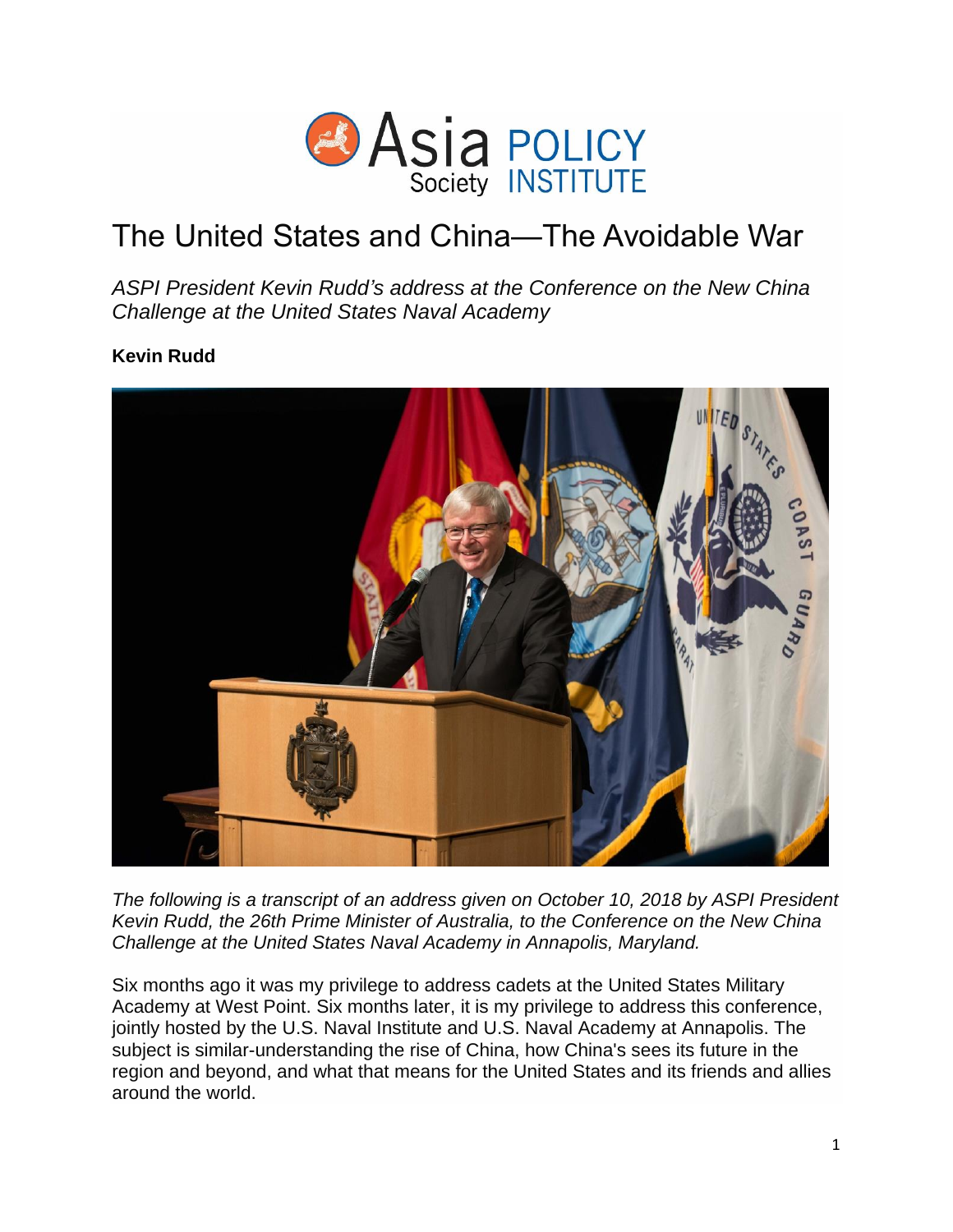I must confess that during my stay at West Point, when the discussion there focused on how to deal with future adversaries, I was perplexed to see the military academy bedecked with banners urging America's future army officer class not to "beat China", but to "Beat Navy"—who West Pointers assured me were in fact the real enemy. Indeed the fine house we were accommodated in on the base at West Point was itself called "Beat Navy." But now I see the same spirit here in Annapolis where midshipmen are also enjoined to "Beat Army." It's good to see we are all on the same side. May the best team win when next you meet on the field of battle on December 8, where I understand Navy may have a score or two to settle after your most recent encounters.

This is my first time to the U.S. Naval Academy in Annapolis, although several years ago I addressed the U.S. Naval War College at Rhode Island. I understand that the U.S. Naval Academy was established in 1845 by then Navy Secretary George Bancroft who apparently recommended "the healthy and secluded" location of Annapolis in order to rescue midshipmen from "the temptations and distractions that necessarily connect with a large and populous city."

I'm not sure how that has worked for U.S. naval recruits, but if we had tried that routine on the Royal Australian Navy, it would have been mutiny. In fact, when I sought to move Australian Fleet Base East from Sydney to Townsville in northern Australia, there was mutiny. Sydney certainly has powerful temptations and distractions. The result-the move never went ahead.

Australia has enjoyed a century-long alliance with the United States since we first went into combat together in the Battle of Hamel on the Western Front on Independence Day, July 4, 1918-indeed the first military action against Germany by U.S. forces under allied command in the First World War.

It was also from Hampton Heads, at the mouth of this very same Chesapeake Bay, that Teddy Roosevelt's Great White Fleet embarked on its global demonstration of American naval power in 1907. America had read his [Mahan.](https://en.wikipedia.org/wiki/Alfred_Thayer_Mahan) And so too now has China. The fleet visited Sydney and Melbourne in 1908. In fact as prime minister I had contemporary photographs of the USS Connecticut in Sydney Harbor that year placed on the walls of my prime ministerial office in Canberra. In Australia, to the disquiet of the admiralty in London back then, the spectacle of the. Great White Fleet lent political impetus to the establishment of the Royal Australian Navy in 1913, which the then Australian Labor prime minster Andrew Fisher determined would be an independent navy, and not subsumed as part of the British Far East Squadron. A century later, I sought modestly to return the favor by sending a naval squadron here to the East Coast of the U.S. to celebrate the centenary of the Great White Fleet's visit to our shores.

Our naval forces have fought together in major engagements against Japan in the Second Word War which saw many ships lost and thousands of seamen killed who paid the ultimate price in the name of our shared freedom. Our navies have also engaged in combined operations in multiple war zones since including Korea, Vietnam, and the Gulf.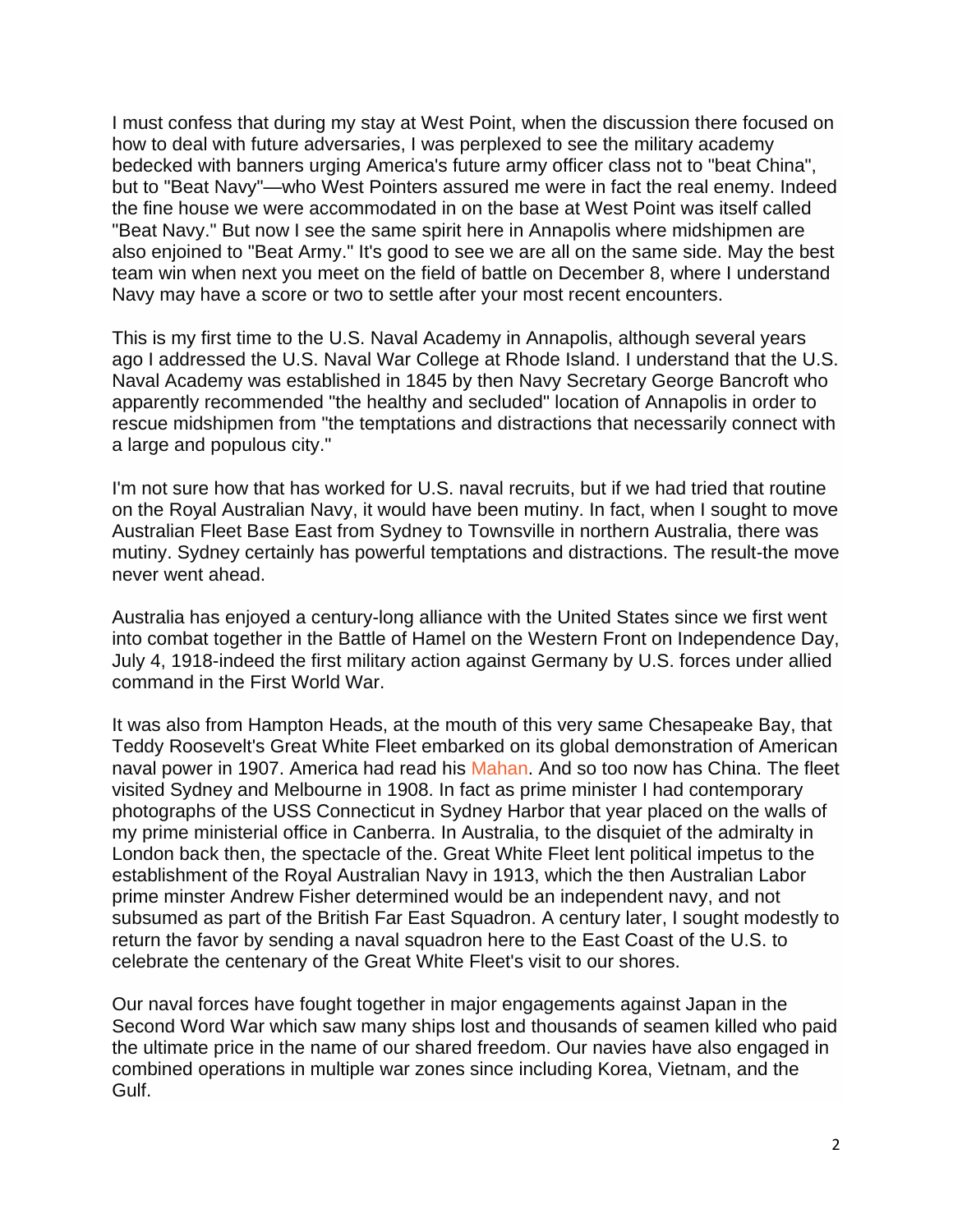As prime minister, through the Australian Defense [White Paper of 2009,](http://www.defence.gov.au/whitepaper/2009/docs/defence_white_paper_2009.pdf) I was proud to commission the largest peace-time expansion of the Australian Navy in historyconfirming the acquisition of two helicopter carriers, enhancing their capability to take fixed wing aircraft in the future should that become necessary, the increase of our surface fleet by a third and the doubling of the submarine fleet. These ships and boats have now either been completed or their construction is now in process. That naval expansion had a strategic purpose in mind-namely the change in the economic and military balance of power between China and the United States. Ten years ago, the Australian Defense White Paper, after multiple meetings of the National Security Committee of the Cabinet which I chaired, concluded:

"Barring major setbacks, China by 2030 will become a major driver of economic activity both in the region and globally, and will have strategic influence beyond East Asia...

"The crucial relationship in the region, but also globally, will be that between the United States and China. The management of the relationship between Washington and Beijing will be of paramount importance for strategic stability in the Asia-Pacific region...

"China will also be the strongest Asian military power, by a considerable margin. Its military modernization will be increasingly characterized by the development of power projection capabilities...But the pace, scope and structure of China's military modernization have the potential to give its neighbors cause for concern if not carefully explained, and if China does not reach out to others to build confidence regarding its military plans...

"If it does not, there is likely to be a question in the minds of regional states about the long-term strategic purpose of its force development plans, particularly as its military modernization appears potentially to be beyond the scope of what would be required for a conflict over Taiwan."

This was several years before there was any evidence of Chinese land reclamation in the South China Sea. Indeed when we briefed the Japanese Government back then before public release, Tokyo was horrified that we could be so direct. When we briefed the Chinese government, they too were horrified (as recorded by the Australian media at the time) and asked that the offending paragraphs be removed. We declined.

For your allies, therefore, dealing with the complexities of the changing East Asian security environment over the years has had its own challenges, most of them invisible to the Washington policy establishment. In the midst of all this, we sought to prosecute a balanced relationship with Beijing: deeply mindful of our differences in our security interests and underlying values, while prosecuting an economic relationship to our mutual advantage. At various times my government incurred Beijing's wrath on human rights (whether it be on Tibet, Xinjiang, or Australian-Chinese citizens); on trade when we refused to allow Huawei access to the Australian telecom and broadband network; or in rejecting certain strategic foreign investment proposals such as when the Chinese SOE Chinalco sought to take over the Australian mining giant Rio Tinto. Meanwhile, we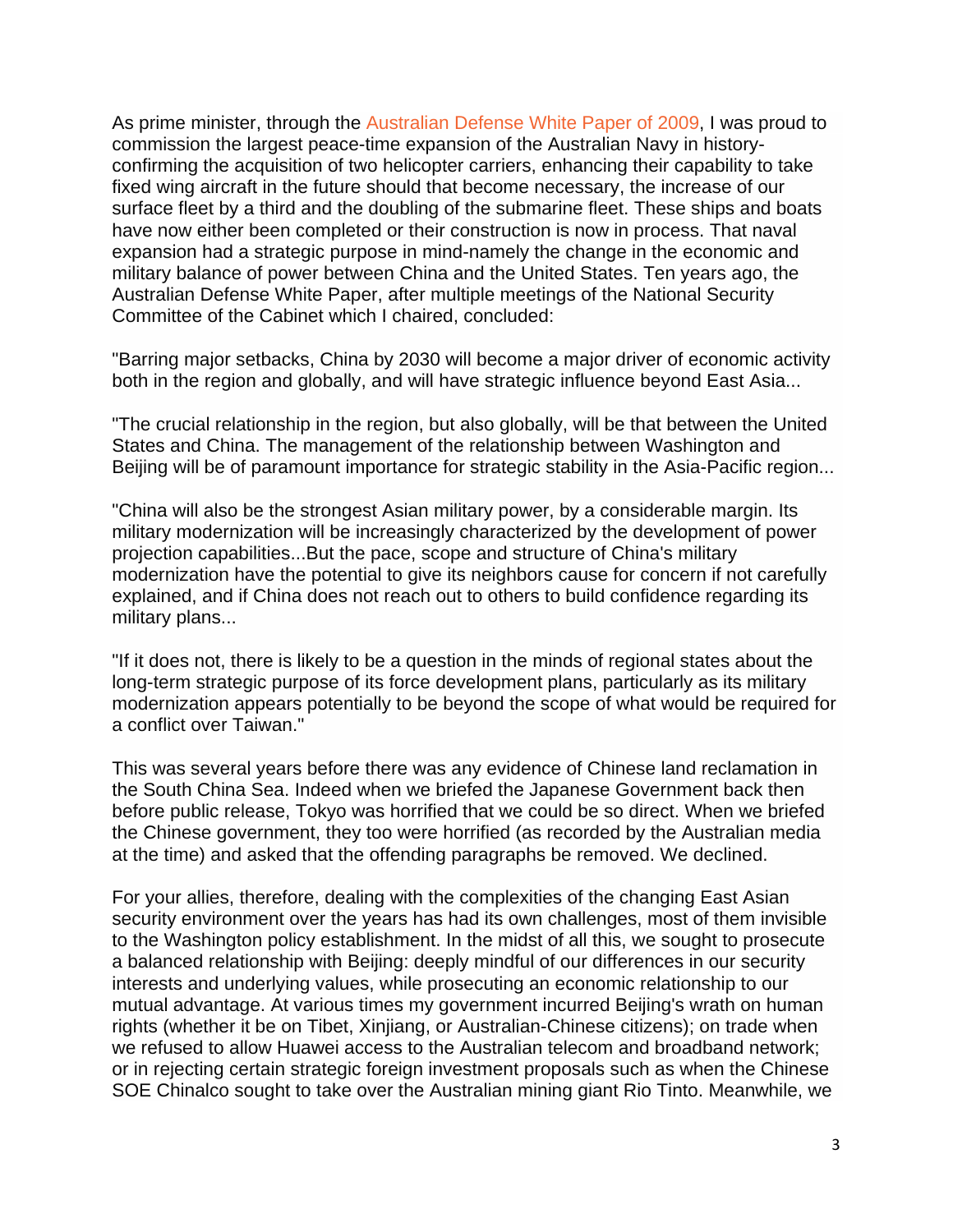expanded our security dialogue with Beijing, our trade volumes doubled, we approved the vast bulk of Chinese foreign investment proposals in non-sensitive areas of the economy, we ended up with more Chinese students in Australian universities than in any other country in the world after the U.S., and we worked intimately with Beijing through the G20 during the Global Financial Crisis to help stabilize financial markets and return growth to the global economy.

I make these remarks at the outset today to underline the fact that some of us have been dealing with the challenges of China's rise while in office over many years-while others have been content to offer their critique from the safe confines and comfortable armchairs of the fourth estate, the academy, and think tanks. There is nothing quite like dealing with the Chinese state first hand to focus the mind on what is strategically important-and what is mere political ephemera.

Against that background, and mindful of the topic I have been set, my purpose today is to reflect on the following:

- First, how does China under Xi Jinping see its own future?
- Second, how is Xi's strategy going so far?
- Third, within the framework of a profound change in U.S. strategy, I want to pose a number of questions for U.S. and other policy makers to consider in the prosecution of this new strategy into the future.
- Finally, I will offer some remarks about the tone, tenor, and conduct of the new "great China debate" now underway in this country and other democracies around the world.

# **The Rise of China**

One month from tomorrow, we will commemorate the 100th anniversary of "the war to end all wars" in November 1918 between the great powers of the twentieth century. Except it didn't end all wars. The rest is history. And the geo-political map of the world has been re-drawn three times since then.

I believe that when we look back at 2018, history will mark this year as a profound turning point in the relations between the two great powers of the 21st century-the United States and China. Although none of us can confidently predict what the longterm geo-political trajectory will be.

To be clear, China's rise as global power did not begin in 2018. That began 40 years before. And has continued under multiple Chinese administrations, albeit under single party rule and a continuing strategic culture, focused on China's acquisition of national wealth and power. But while Chinese aggregate national power (what China internally refers to as 'comprehensive national power') has increased steadily under Deng, Jiang, and Hu, what has changed under Xi Jinping has been the clarity of articulation of China's strategic intentions, reflected also in the increased operational tempo of China's policy actions around the world-militarily, diplomatically, and in its global economic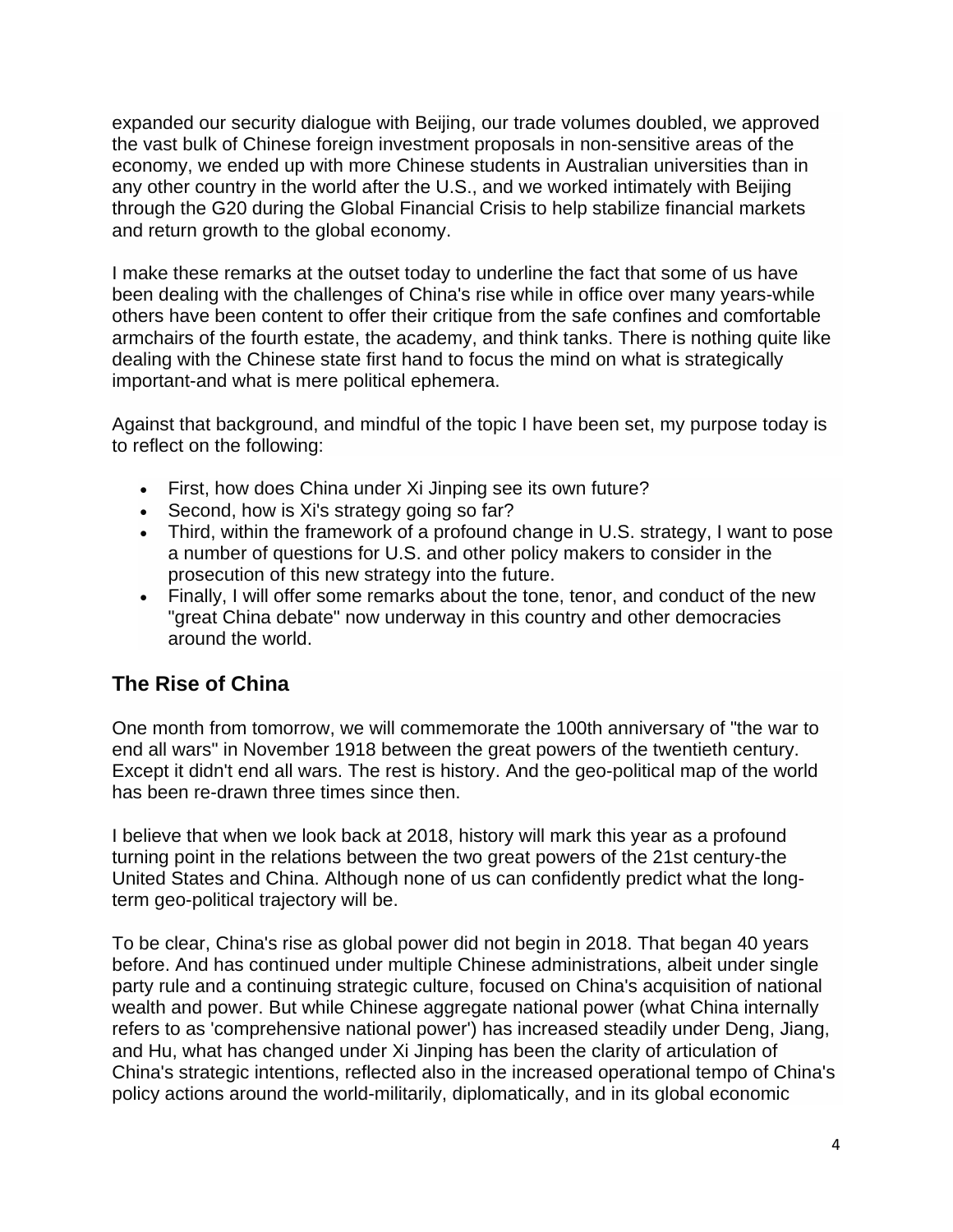reach. If the three pillars of strategic analysis are capabilities, intentions and actions, it is clear from all three that China is no longer a status-quo power.

It's important, however, to be clear about where this increased national wealth and power fits within the wider worldview of Xi Jinping and his own particular set of national priorities. Here my views have altered little since my remarks at West Point in March this year, in which I argued that Xi Jinping's approach can be best understood as a set of seven concentric circles of national interests:

- The centrality of the party, keeping the party in power for the long term, as well as Xi's power within the party;
- Consolidating the internal unity of the country;
- Maintaining sustainable economic growth to ensure a continued increase in Chinese living standards, breaking though the "middle-income trap," while balancing now against a parallel requirement for environmental protection now demanded by China's urban elites;
- Keeping China's 14 bordering countries in a benign, and preferably supine state;
- On China's maritime periphery, projecting its regional naval and air power, politically fracturing U.S. alliances in Asia, and ultimately removing the United States from the immediate region militarily;
- Leveraging its economic power across China's vast continental periphery, causing Eurasia, and in time the Middle East and Africa to become accommodating to China's economic, foreign policy, and security interests; and
- Reforming parts, but by no means all, of the post-war international rules-based order over time to better suit its interests, and to better reflect China's domestic values rather than those of the post-war consensus.

Of course, a strategic road map of where China would like to be is a little different to where China is likely to land in each of these. China's leadership faces a complex brew of domestic and international challenges that would cause most of us to go grey prematurely. But that does not mean that China will not necessarily prevail. It may well do so. Let's take each of these in turn:

On internal politics, while Xi Jinping has consolidated power by purging those who opposed his appointment, the ruthless use of the anti-corruption campaign to that end (as well as cleaning up the party) and multiple changes to the command structures of the military, security and intelligence apparatus, there is nonetheless grumbling in party ranks about the cult of personality, the abolition of presidential term limits and China's strategic over-reach in relation to the United States. Still it's impossible to readily identify either a replacement leader, or even a successor. It's prudent for policy planners therefore to assume that Xi will be with us for another decade, health permitting.

On national unity, the crackdown in Xinjiang is beginning to generate a new human rights agenda focused against Beijing-this time not just from the West, but from parts of the Muslim world as well. Taiwan represents an even greater problem given the resilience of its democracy and its growing sense of local national identity separate from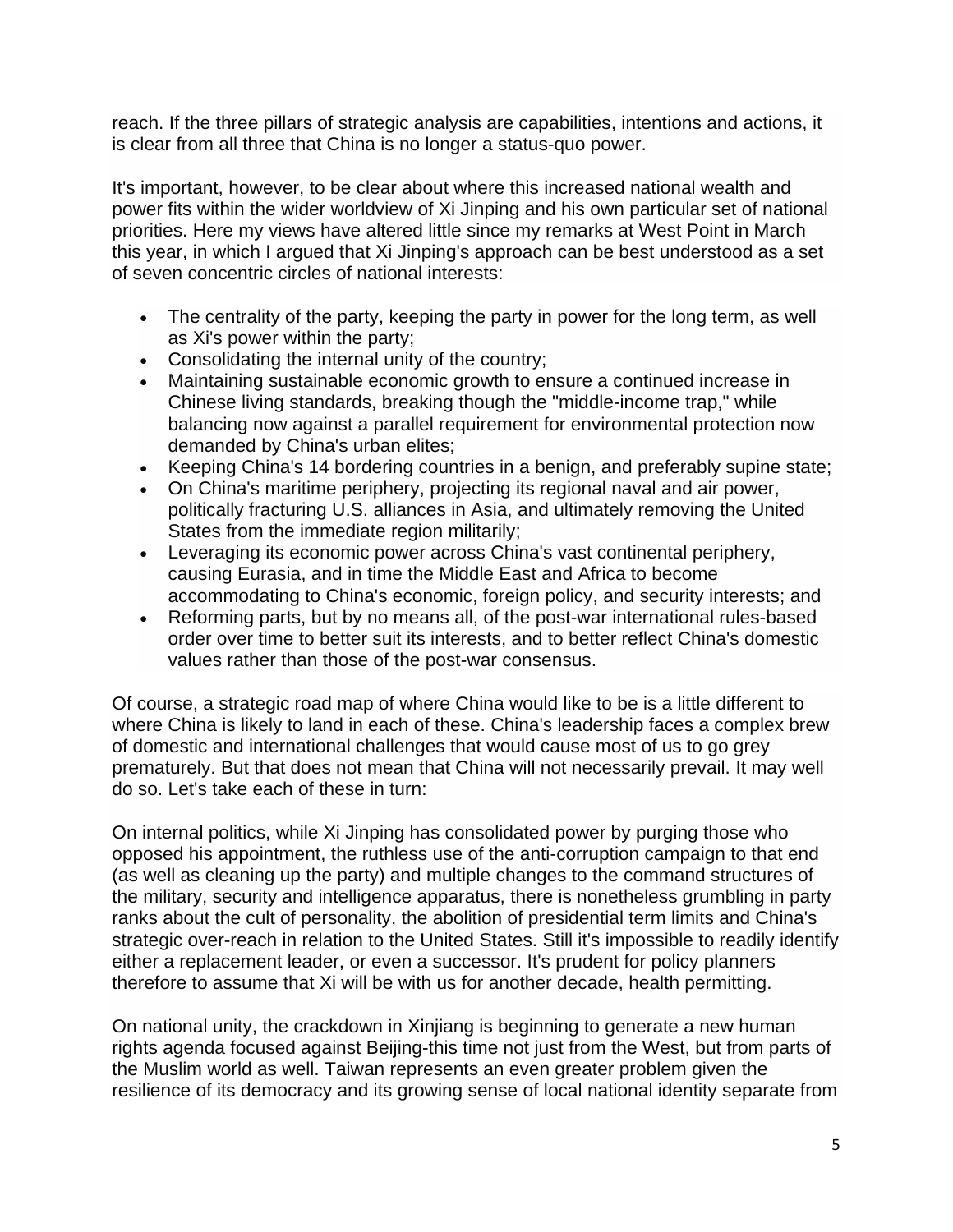the mainland, reinforced by total generational change for whom pre-1949 realities mean little. Tibet also remains problematic.

As for the economy, real growth has been slowing since early this year as a product of a slow-down in further market-based economic reforms, a "from-the-top" de-leveraging campaign to reduce the indebtedness of second-tier banks and financial institutions, combined with the impact on business confidence of the trade war with the United States. This has resulted in a rapid fiscal and monetary policy easing by the Chinese authorities, with the effect of slowing actions to deal with China's 266% of GDP debt overhang. And that's before you factor in the Chinese public's demand for the party to act rapidly and radically on air pollution and climate change. In short, the economy could well turn into a liability, rather than the strength it has been in enhancing party legitimacy for the last 40 years.

China's neighboring state relationships, from Beijing's perspective, are nonetheless in a reasonable state of repair. The relationship with Russia is being strengthened given their growing community of strategic interests against the United States. Beijing, given its new-found difficulties with America, is also taking the temperature down in its normally problematic relations with both Tokyo and Delhi, where both Japan and India have been happy to oblige, at least for the foreseeable future, for their own domestic needs, but also because they are uncertain where the United States is headed in the long term. For China, Vietnam is now less problematic than it was given leadership changes in Hanoi and because there is now less solidarity from the rest of ASEAN than before on the South China Sea. The Philippines, despite Duterte's unpredictable behavior, is seen by Beijing as a net gain. While Burma, seen several years ago as a loss with the election of Aung San Suu Kyi, has now improved remarkably for China with a resuscitation of ties between the PLA and the Burmese military. Furthermore, the rapprochement now between the U.S. and North Korea, and the much deeper one between North and South, has removed long-standing impediments to the structural improvement of China-North Korea relations which had been in the ice box since 2011.

On China's maritime periphery, China now faces more assertive American behavior in challenging China's maritime territorial claims in the South China Sea. But across wider South East Asia, China sees a region gradually drifting in its direction. Whereas not long ago Cambodia was seen as China's only reliable partner in ASEAN, that is no longer the case. ASEAN is in strategic hedging mode, in part because of the enormity of the Chinese economic footprint over the region relative to the U.S., Europe, or even intra-ASEAN trade, reinforced by the investment dynamics of China's Maritime Silk Road. The election of Mahathir in Malaysia, however, represents a fresh problem, where major Chinese infrastructure construction contracts with the Malaysian government have been suspended. But based on China's experience elsewhere, this is likely to be seen as tactical rather than strategic setback. The central strategic factor working in China's favor in the "New Great Game" that is South East Asia is the absence of an American or European alternative to Chinese markets, FDI, and, over time, capital flows. China's objectives in this respect were enhanced when the United States decided to withdraw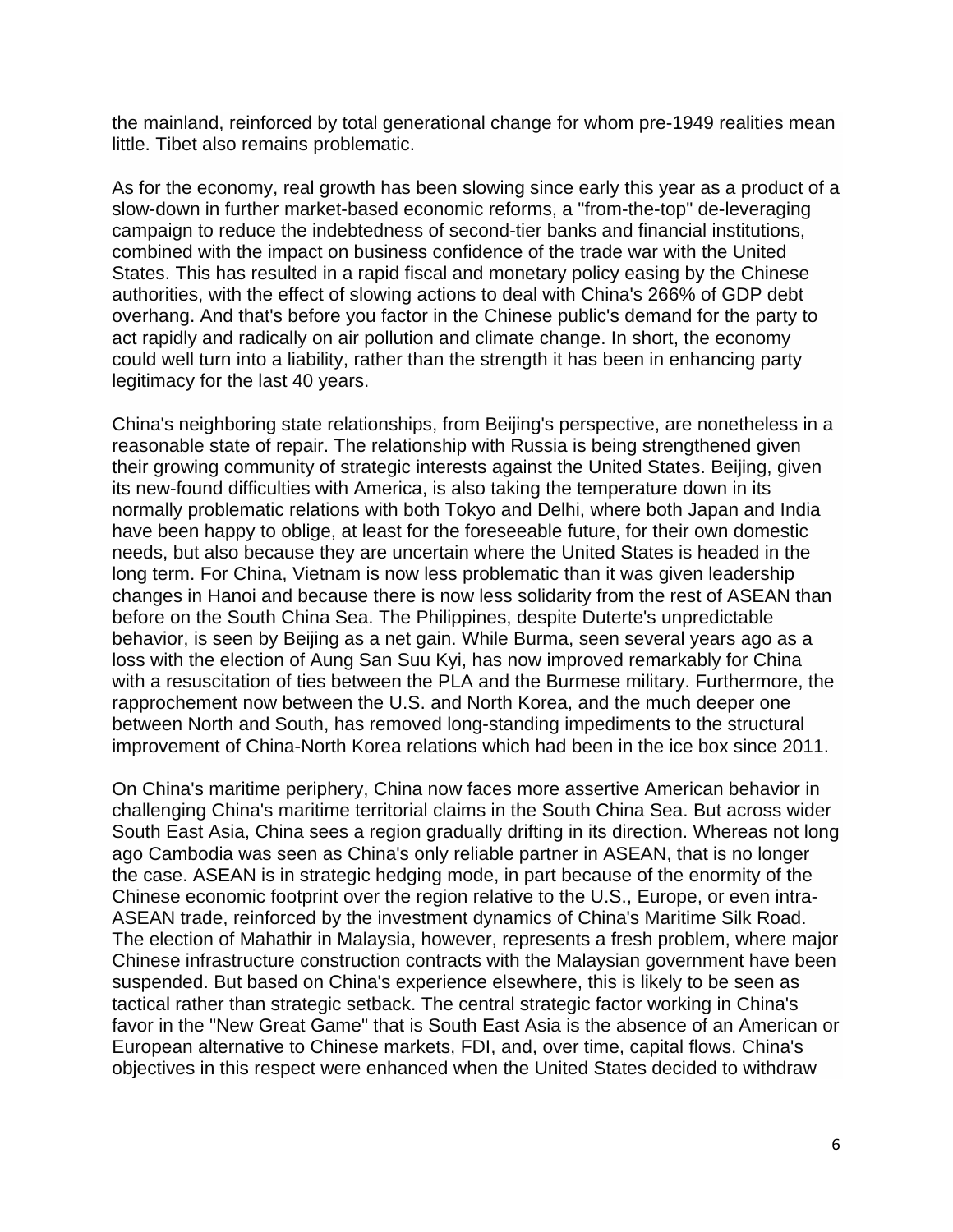from the TPP. This has de-coupled the United States from much of the future trade growth of Asia, thereby delivering a further win for Beijing.

China's continental periphery has not been plain sailing. Nonetheless, for every country where there is some push-back against China's "Belt and Road" Initiative, there is another queuing up. Where resistance is encountered, either on debt, labor standards, environmental standards, or loss of local sovereignty, many in Washington seem to think that is the end of the matter. However China usually changes tactics to deal with the particular problem it has encountered and works it through to a new pragmatic outcome, as we have seen in countries as diverse as Pakistan, Sri Lanka and Zambia. With more than 70 countries signed up to the BRI, again the strategic factor working for China is the absence of an American alternative. China's biggest impediment in fully delivering on its BRI vision is less likely to be foreign resistance, but rather the long-term drain on the financial resources of the Chinese state from investments in too many financially non-performing projects.

Finally, on the future of the global rules-based order, and the critical international institutions that give effect to it, China would be reasonably content with its progress. The U.S. withdrawal from the UN Human Rights Commission is a godsend for Beijing, which has long found this to be the single-most problematic multilateral institution because of its capacity, through its country reports, to attack the domestic legitimacy of the Chinese state. Similarly, the U.S. attack on the WTO has enhanced China's standing in that institution despite China's general reluctance to embrace fundamental global trade liberalization that would fully open its own markets. The U.S. attacks on the UN itself has similarly enabled China to look like a responsible global stakeholder in the UN multilateral system, enhanced by China's increasing aid budgets, greater contribution to UN peace-keeping and the greater number of appointments of Chinese personnel across UN agencies.

China's main problem in the UN Security Council is its close voting relationship with Russia on resolutions that are sensitive to non-Western states, like on Syria, where its voting behavior alienates the European Union and the Gulf states. Nonetheless, China's global economic diplomacy across Africa, Asia, Latin America, and the island states of the world, though its formidable and still-growing global diplomatic network, means that China is able to marshal formidable political support for its position in multiple UN fora. Whether this sort of support for China's tactical interests on the issues of the day will translate ultimately into more fundamental structural support for a formal rewrite of the rules and practices of the current international system is a much more open question. China's historical diplomacy has usually been more gradualist than that-to bring about de-facto changes over time, rather than necessarily proclaim a de-jure "reform." Time will tell as China's national self-confidence rises and its global influence grows.

Therefore, from Beijing's perspective, the country, the region, and the world represents a complex picture. What is clear, however, is that China under Xi Jinping has a worldview. It also has a grand strategy to give effect to that worldview. And it would be prudent for the rest of us to assume that absent major and enduring policy change,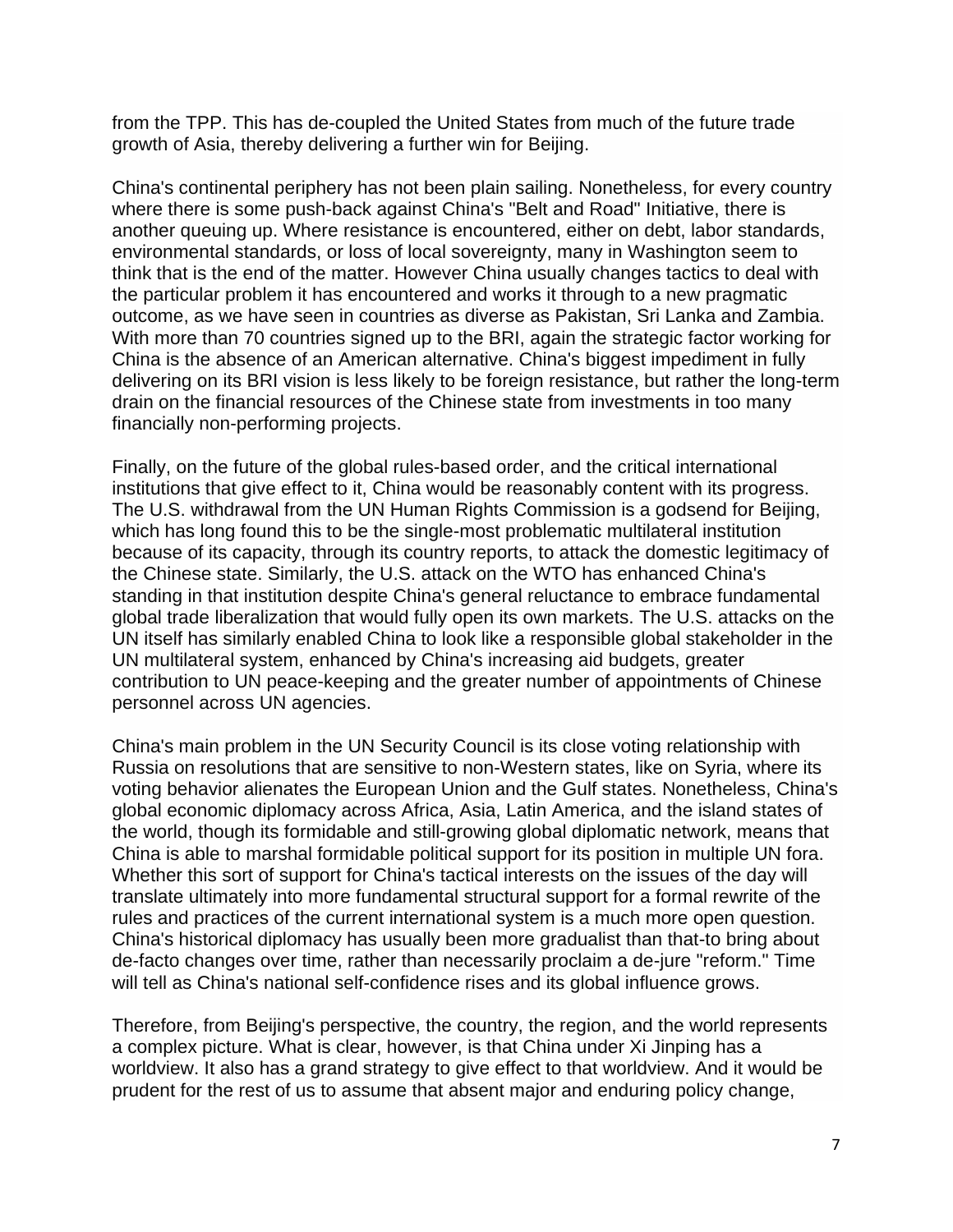either in Beijing or Washington, that China has at least some chance of success. It's one of the reasons I have consistently argued against the proposition that the Chinese Communist system will simply one day collapse under the weight of its own internal contradictions. Xi Jinping and his comrades are determined to defeat a liberal-capitalist "end of history" with a different political, economic and perhaps international model. Aided by the new technologies of political and social control, grafting these onto the traditions, culture and ideology of a 100-year-old Communist Party and combining them with a successful authoritarian-capitalist model so-far, Xi has some prospects of success. And it will take more than a speech at the Hudson Institute to turn all that on its head.

### **The End of Strategic Engagement-Enter the New Era of Strategic Competition**

If China's operational strategy towards the United States has been largely constant over the last 40 years, albeit with a newly-defined declaratory clarity as well as operational intensity under Xi Jinping, what now seems to have changed fundamentally is the U.S. response to this Chinese strategy? We see this clearly articulated in the December 2017 [National Security Strategy of the United States.](https://www.whitehouse.gov/wp-content/uploads/2017/12/NSS-Final-12-18-2017-0905.pdf) We see it stated plainly in the U.S. [National Defense](https://dod.defense.gov/Portals/1/Documents/pubs/2018-National-Defense-Strategy-Summary.pdf) Strategy of January 2018. We see it in the launching of the trade war in June 2018 and its intensification during the summer. We see it in the release of DOD's report in September 2018 of the future needs of U.S. defense manufacturing, industry, and technology. And we have seen in October 2018 with [Vice President](https://www.hudson.org/events/1610-vice-president-mike-pence-s-remarks-on-the-administration-s-policy-towards-china102018)  [Pence's address to the Hudson Institute.](https://www.hudson.org/events/1610-vice-president-mike-pence-s-remarks-on-the-administration-s-policy-towards-china102018)

If we were to distil the essence of these various statements of changing U.S. declaratory intent, it seems to boil down to the following:

- That the period of "strategic engagement" between China and the United States in the post-1978 period failed to produce sufficient domestic market opening in the Chinese economy for American firms for export and investment; that China, rather than becoming a "responsible stakeholder" in the global rules-based order, is instead now constructing an alternative order with "Chinese characteristics"; and that China rather than becoming more democratic in its domestic politics has now decided to double down as a Leninist state;
- Second, in addition to the above, that China now intends to push the United States out of East Asia and the Western Pacific, and in time surpass the U.S. as the dominant global economic power;
- Third, that China seeks to achieve its national and international dominance over the United States through the hollowing out of U.S. domestic manufacturing and technology through China's state-directed industry, export and foreign investment strategies; through a range of economic incentives and financial inducements to American partners, friends and allies around the world; as well as the rapid expansion of China's military and naval presence from the East China Sea, the South China Sea, across the littoral states of the Indian Ocean and Djibouti in the Red Sea;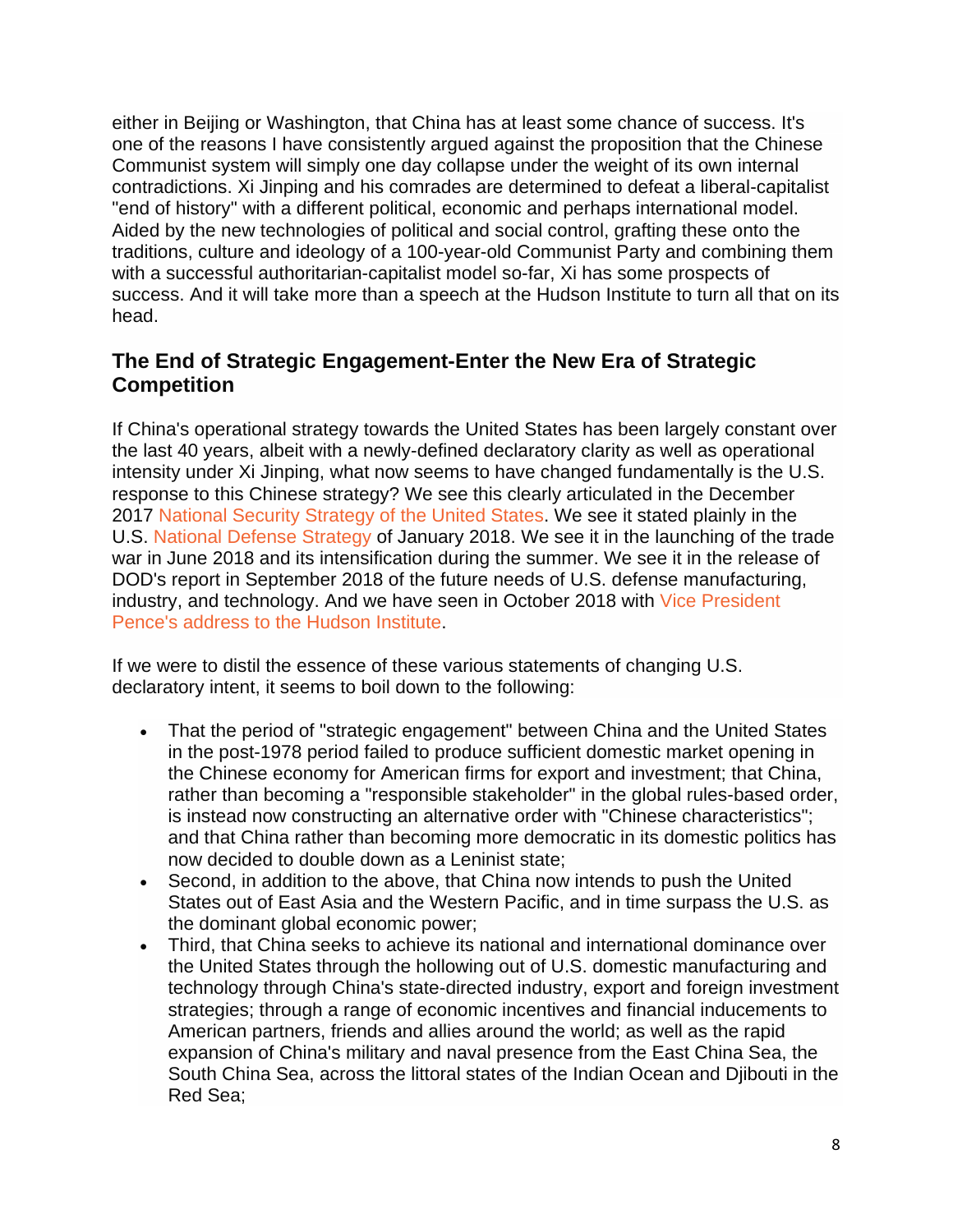- Fourth, that these factors combined, together with Russia, represent "the" central strategic challenge to American security and prosperity for the future, therefore warranting an urgent change in American strategic course, from strategic engagement with China to a new period formally characterized as "strategic competition";
- Fifth, that this new American analysis of China's national capabilities, intentions and actions will now be translated into a new multi-dimensional, operational strategy aimed at rolling back Chinese diplomatic, military, economic, aid and ideological advances abroad.

If this new direction in U.S. declaratory strategy towards China is reflected in future U.S. operational policy, 2018 will indeed represent a fundamental disjuncture in the U.S.- China relationship.

# **Considerations for the Future of U.S. Strategy**

In this address I have not been asked to reflect on the wisdom or otherwise of the new direction of U.S. strategy towards China. And I don't intend to. Ultimately that is a matter for the United States. I am not an American citizen. Although all your allies in Asia will be profoundly affected by the decisions you and your Chinese counterparts take in the months and years ahead. There are, however, a number of factors that the Administration will in all probability be considering as it contemplates the operationalization of its new strategy of strategic competition with Beijing. And your friends and allies around the world will be considering them as well.

**First**, what is the desired end-point of U.S. strategy? What does Washington do if China does not acquiesce to American demands as outlined in the Vice President's speech, but instead explicitly rejects them? If strategy, a term derived from the Greek term for generalship, is defined as "a plan of action designed to achieve a long-term, desired objective," then what happens if it not only fails to produce the desired objective, but instead produces the reverse, namely an increasingly mercantilist, nationalist, and combative China. There are two broad possibilities here: either China will concede to the changes the U.S. wants, or else it doubles down. Although there are of course many shades of grey in between. Presumably the United States has war-gamed the diplomatic, economic, and military scenarios that can proceed from escalation, crisis management, and ultimately conflict, and is prepared for each of these contingencies. Your allies would need to think these through as well.

**Second**, if we are now in a period of strategic competition, what are the new "rules of the game"? How is a common understanding to be reached with Beijing as to what these new rules might be? Or are there now to be no rules, other than those that will now be fashioned over time by the dynamics of this new competitive process? The reality is that after 40 years of bilateral strategic engagement, the culture, habits, norms and, in some cases, rules that have evolved to govern the parameters of the bilateral relationship have become second-nature to several generations of political, diplomatic, military, and business practitioners. If we are indeed now in a brave new world, what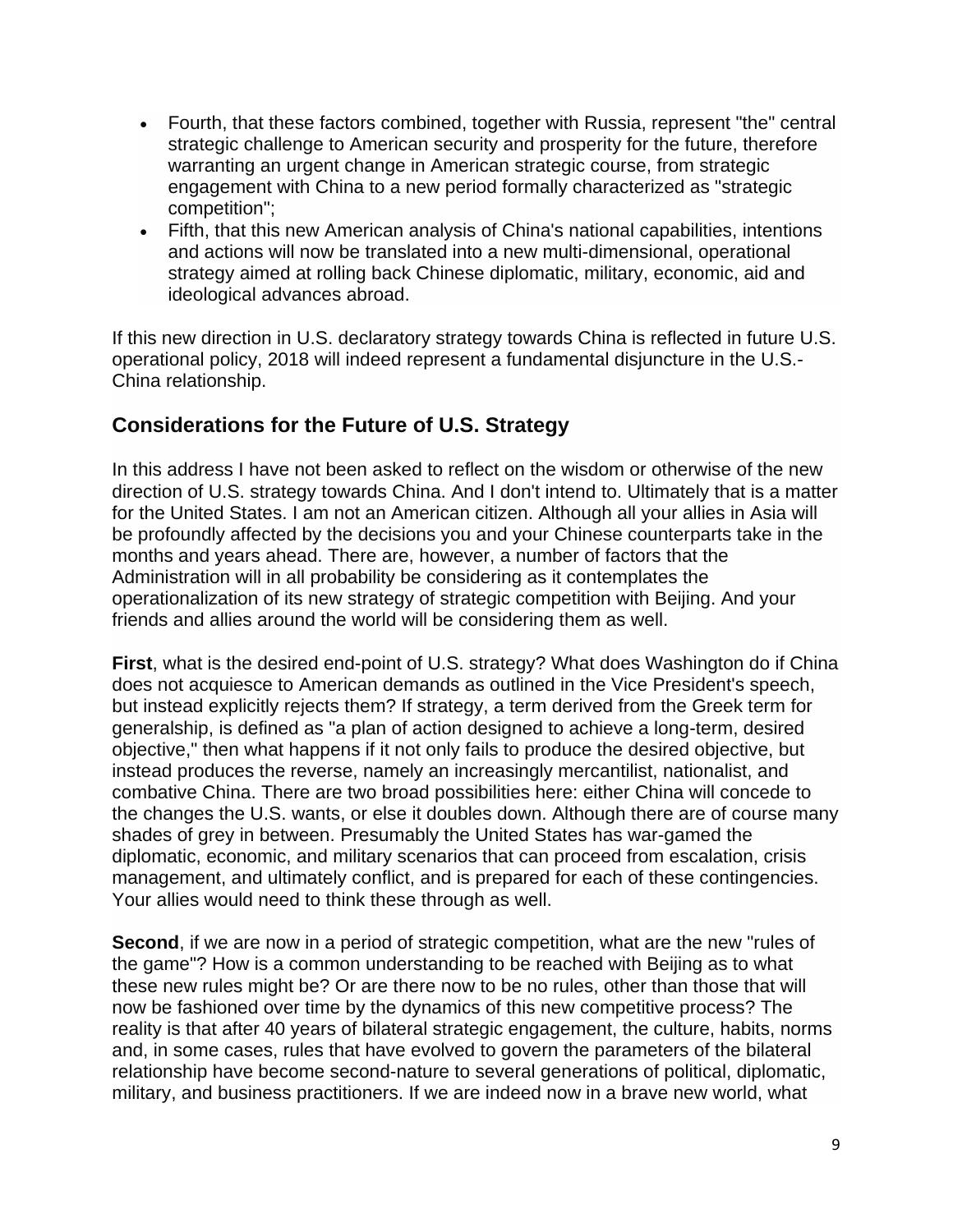rules will govern the avoidance of incidents at sea (such as recently occurred with the USS Decatur; incidents in the air; cyber-attacks; nuclear proliferation; strategic competition in third countries; the purchase and sale of U.S. Treasury Notes; the future of the exchange rate and other major policy domains? Or has the U.S. concluded that China is already in such fundamental violation of pre-existing bilateral norms that there is nothing to be lost by moving into a strategic "terra-nova" where there are no longer any norms governing the relationship. This is an important question to settle in the Administration's mind.

**Third**, and closely related to these first two factors, is whether or not any common strategic narrative between China and the United States is now possible to set the conceptual parameters for the future of the bilateral relationship. Strategic engagement as a concept implied a set of mutual obligations which the United States now argues China has fundamentally breached. But in the absence of new rules to govern the parameters and content of the relationship, or a common conceptual framework, how can we readily arrest any rapid slide between strategic competition (having, it seems, already skipped through a short-lived concept of strategic co-existence), to de-coupling, to containment, to confrontation, to conflict and even war? If history is any guide, these changes can unfold more rapidly than many post-modern politicians might expect. The escalation from a single incident during the summer of 1914 is a sobering point, while readily conceding that the age of nuclear weapons has deeply changed the traditional strategic calculus since then.

**Fourth**, if some U.S. strategic planners are indeed considering the possible evolution of strategic competition with China into full-blooded containment, comprehensive economic de-coupling and even a second Cold War, then this would require a deep analysis of the underlying logic of Keenan's famous ["Long Telegram"](https://www.trumanlibrary.org/whistlestop/study_collections/coldwar/documents/pdf/6-6.pdf) of 1946 and his subsequent "X" article on ["The Sources of Soviet Conduct"](https://1.cdn.edl.io/FbmQeyUKXleslaIe0cvRXkYI61eT3R79jzDFHCzFB5k8fvWH.pdf) published the following year. Kennan argued that if properly "contained", the Soviet Union would ultimately be likely to break up under the weight of its internal pressures. It would, however, be a heroic assumption to assume that the Chinese system would ultimately collapse under the weight of its internal contradictions should a similar policy be applied. It may. But it probably won't, given the resilience of the Chinese domestic economy, its capacity to secure its energy needs from other U.S. adversaries, and the fresh potentialities offered by the various new technologies of political and social control now available to Beijing. On this point, it's worth noting that as of September 28, 2018, the PRC finally surpassed the Soviet Union as the longest surviving communist state in history. Its many vulnerabilities may be apparent. But the prospect of systematic collapse appears remote and is certainly not a bankable proposition.

**Fifth**, is the United States convinced that the emerging Chinese model of authoritarian capitalism of itself represents a potent ideational challenge to democratic capitalism, whether it be of the conservative, liberal, or social democratic variant? The Soviet Union constructed client regimes around the world of a similar ideological nature to its own. Is there evidence that China is doing the same in third countries? Or is China more interested in a more limited version of supportive state relations, without any appeal to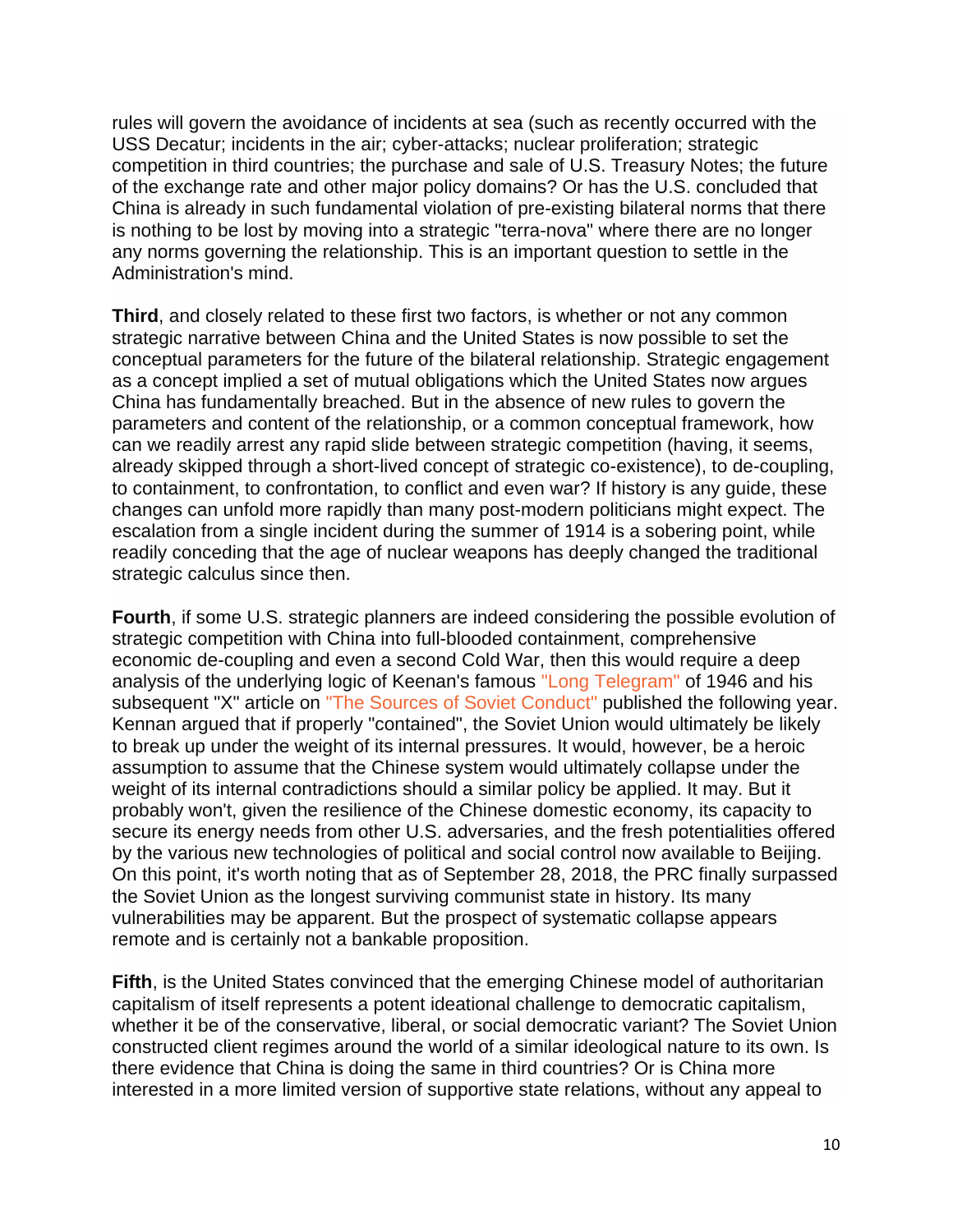ideology, without armed intervention, but rather relying on extensive, continuing, and significant infrastructure investment and direct financial aid?

**Sixth**, will the United States be prepared to make a strategic counter-offer to the world to the financial commitment reflected in China's combined multi-trillion dollar programs we see in the Belt and Road Initiative, concessional loans and bilateral aid flows? Or will the U.S. continue to slash its own aid budgets and reduce the size of its foreign service? U.S. support last week for a new capital injection into the World Bank is a welcome development. But this amount pales into insignificance compared with the sheer dimensions of the BRI. Indeed, in the absence of this capital injection, the World Bank's global balance sheet would in time even be eclipsed by the lending capacity of the China-based Asian Infrastructure Investment Bank.

**Seventh**, beyond concessional finance and grant aid, there is the broader question of how the U.S. will compete over time with the magnitude of China's trade and investment volumes in both Asia and Europe. How will the cancellation of the TPP with Asia and TTIP, its counterpart with Europe, affect the relative significance of the United States and China as a trade and investment partner with these regions, where China is already a bigger economic partner with most of these countries than the U.S.? In which case how will the U.S. resist the effect of the centrifugal force of the Chinese economy in drawing these regions increasingly into China's economic, and in time political orbit?

**Eighth**, for these and other reasons, how confident is the United States that its friends and allies around the world will fully embrace its new strategy of strategic competition with China? After President Trump's sustained public attacks on major U.S. allies Germany, the United Kingdom, Canada, and NATO in general, together with his imposition of import tariffs on Japan and India, is the U.S. confident that these countries will embrace this new strategy against China? Or will these countries continue to hedge their strategic bets in their relations with Washington and Beijing, waiting until it becomes clearer whether this strategic shift in U.S. policy towards China is permanent, whether it be translated into real policy and whether it will succeed? Then there is the question of other regions of the world. As noted above, Southeast Asia is now home to the new "Great Game" for strategic influence between China and the United States. As well as the Middle East, where China is now a bigger market for gulf oil and gas than the U.S.

**Ninth**, there is the related question of what constitutes the new American ideational appeal to the rest of the world to support this new U.S. strategy, as an alternative to a China-dominated region and world? The address by Vice President Pence last week was consciously and eloquently couched in terms of American interests and values. But it made no appeal to the international community's common interests and values, which historically they have shared with America, and which have been historically articulated though the American-led global rules-based order crafted after the last world war. Instead the world has seen the Administration walk away from a number of critical elements of the order constructed by its predecessors over seven decades (human rights, the multilateral trade regime, climate change, the International Criminal Court,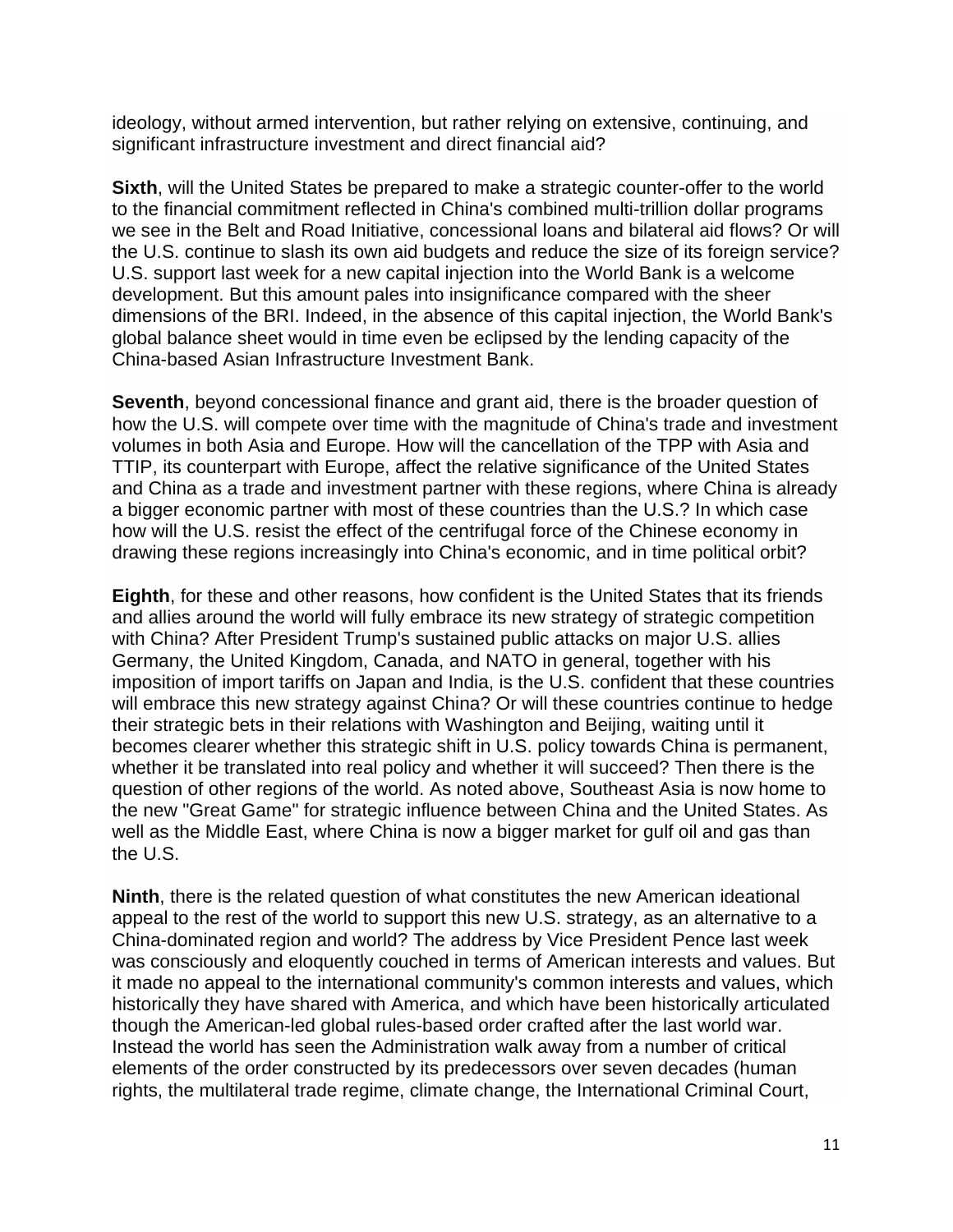UN multilateral aid agencies) all under the rubric of a nationalist call to arms under the rubric of "America First."

**Finally**, there is the more immediate question of the impact of a major cleavage in U.S.- China relations on the global economy and climate change action. If U.S.-China trade collapses or even reduces significantly as a result of any radical approach to a decoupling of the two economies, given the importance of global supply chains, what will be the impact on U.S. growth in 2019 and beyond, global growth, and what are the prospects of it triggering a global recession. Similarly, in the light of the justreleased October 2018 report on global climate change by the IPCC pointing to potential planetary disaster because of inadequate action by the world's major emitters, what will happen if China reverts to its own more limited national measures at carbon mitigation? Particularly if the current global climate change regime becomes a major casualty of the implosion in the U.S.-China relationship.

These are 10 significant questions which U.S. and other policy makers would now be considering as they seek to put flesh on the bones of the Administration's new era of strategic competition with China. In embracing such a new approach, the United States should do so with its eyes wide open. Because the truth is we are now navigating relatively uncharted waters. Also because we do not want to see the triggering of unintended consequences, least of all unanticipated crises and conflict by accident. One hundred years on, the warnings of 1914 still ring loudly in all our ears.

Let me clear. There is no way it is in China's remotest interests today to want either an economic war or physical confrontation with the United States. That's because China knows it would in all probability lose both. China knows that it is still the weaker power. Nonetheless, history teaches us that nationalism can be a potent force often defying classical strategic logic, either from China's "Seven Military Classics" which collectively urge caution, or even [Mahan,](https://en.wikipedia.org/wiki/Alfred_Thayer_Mahan) or Von Clausewitz.

Let me be equally clear that the questions I have posed today do not imply blame of the United States for the current state of the U.S.-China relationship. Indeed I spoke on this a month ago in [an address in Silicon Valley](https://asiasociety.org/policy-institute/united-states-and-china-relationship-adrift) (the new coal face of the unfolding technology war between Washington and Beijing), where I said that it was not helpful to apportion blame for the simple reason that the reasons for the changing nature of the relationship are largely structural: first, because China has now assumed such a global and regional critical mass in terms of its economic and military capacity that a rewrite of the U.S.-China relationship has become something of a structural inevitability. And second, that's before we add the radically different ideational traditions and future aspirations of what are now the two largest economies and militaries in the world.

Let me be clear too that China's global and regional policy has also significantly changed over the last decade. As noted above, China has long-since ceased to be a status-quo power. Be it in the South China Sea, South East Asia, Eurasia, Africa, Latin America or the current structure of the international order. China indeed has been the dynamic factor. Whereas until relatively recently, the United States has been the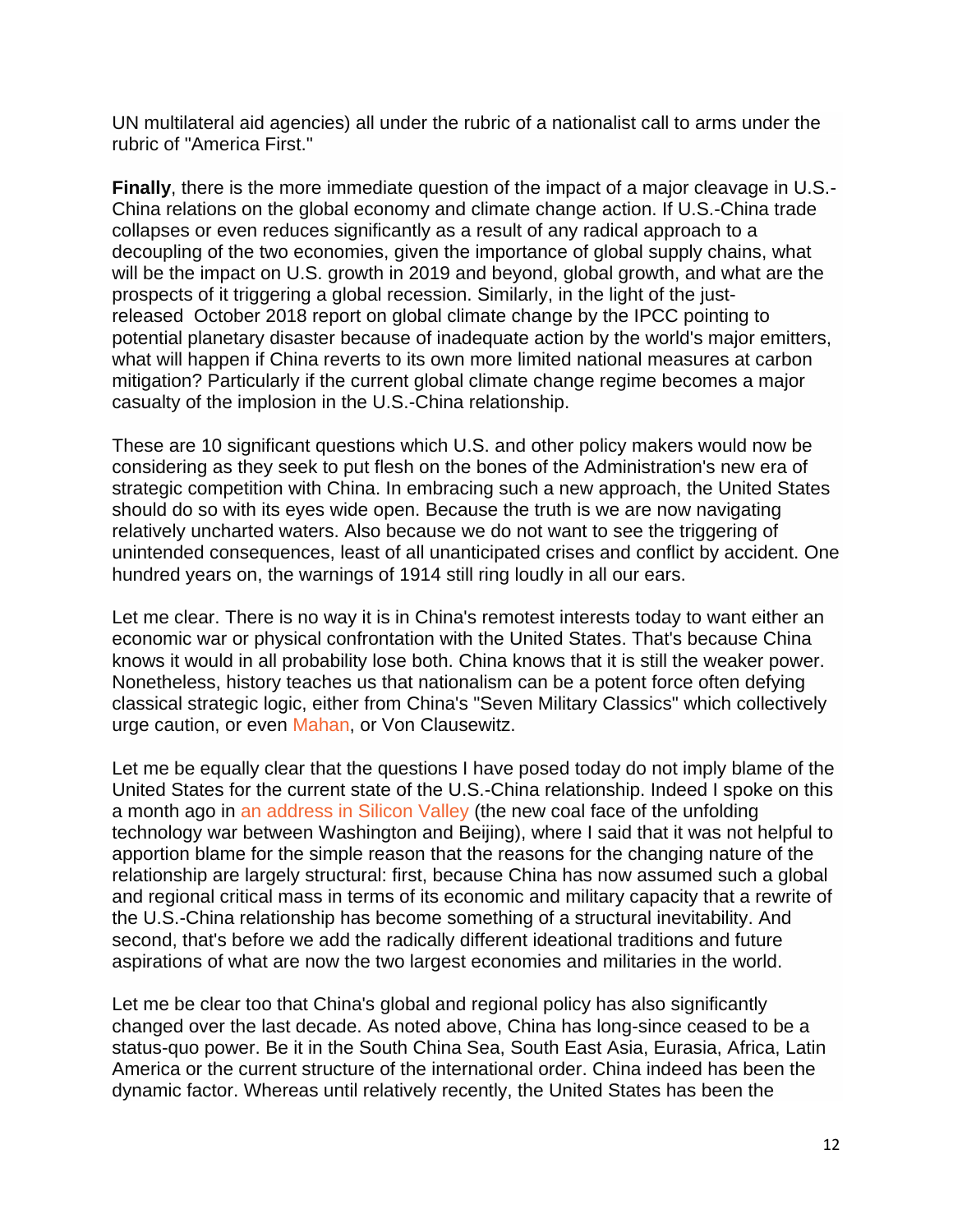constant factor. The central questions at stake today are to rationally determine what China's trajectory is, what are America's new objectives for its China policy, and what should be the content of America's future strategic response? In this context, playing the political blame game is not entirely helpful.

#### **The Avoidable War?**

Most of us gathered at this conference, who take the U.S.-China relationship seriously, struggle with the intellectual and policy complexity of the subject before us. It is not easy. It is hard. But the purpose of concerted intellectual effort is to produce the greatest clarity possible for policy development.

I fully recognize that in the charged political atmosphere in which we find ourselves, both in the United States and in China, it is also a difficult environment in which to work. The protagonists of one view are variously described, usually under the breath, as either China appeasers or, less politely, panda huggers. Protagonists of a different view are described as war-mongers. We need to be wary of the re-emergence of a new McCarthyism, or the reconstitution of any new "Committee on the Present Danger," where any of us seeking to explain the complexity of China's rise are pronounced guilty of un-American activities (or in my case, un-Australian activities) if we offer a complex response to what is otherwise rendered as a simple question-namely, "What to do about China's rise?" As I said before, this is a hard question. Not an easy one. And it does not easily lend itself to simplistic responses.

The bottom line is that there is now a contracting space, both in America and Australia, for open, considered public debate and discussion on the China question. Increasingly, I find both in Washington and Beijing, the once unstated, but now increasingly stated question of "whose side are you actually on?"

Of course it's easy politics to simply join the cheer squad. It's much harder to think our way through as to what might constitute sound, enduring public policy, capable of realizing agreed objectives to preserve freedom, prosperity, and sustainability in the long-term, while not producing unintended consequences on the way through. Least of all, crisis, conflict, or war.

I have never pretended to be a bridge between China and the United States. That sort of approach is foolhardy. The most I've sought to do is to interpret one side's political values and strategic interests to the other, as accurately as I know how. In doing so I have also sought to identify where intersecting sets of common interests and values may lie, if in fact we can still find them. But what to do about it is ultimately a matter for the parties, not for intermediaries.

There is a further problem with anyone attempting to be a bridge in this relationship. Namely that both China and the United States are both old enough, experienced enough, indeed battle-scared enough, to ultimately sort this out between themselves. And bridges have a history of collapsing underneath the weight of excessive